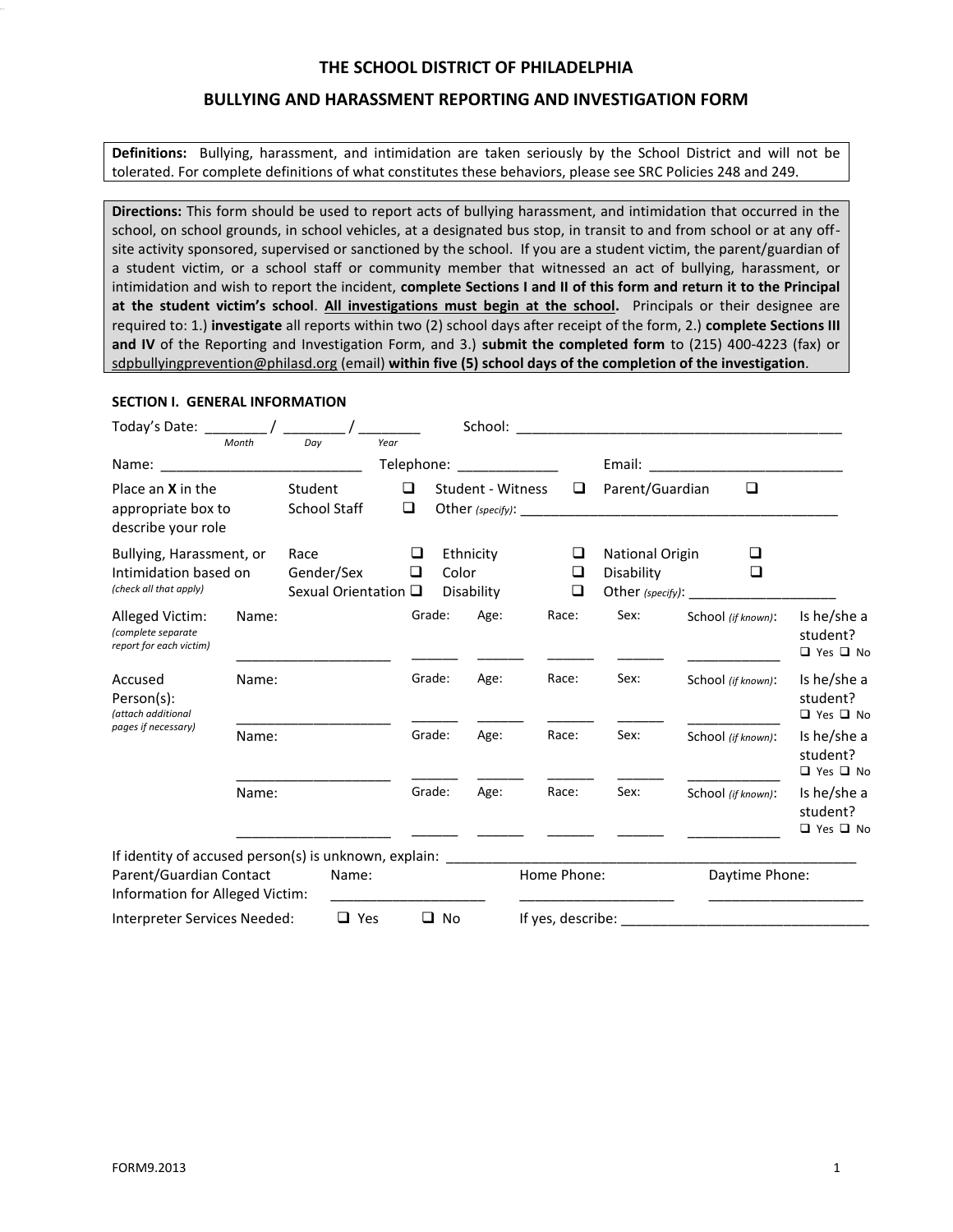## **BULLYING AND HARASSMENT REPORTING AND INVESTIGATION FORM**

| SECTION II. DESCRIBE THE INCIDENT(S)                                                                                                           |                                              |            |                                                         |                                                                |      |                                                                                                       |             |  |
|------------------------------------------------------------------------------------------------------------------------------------------------|----------------------------------------------|------------|---------------------------------------------------------|----------------------------------------------------------------|------|-------------------------------------------------------------------------------------------------------|-------------|--|
| When did the incident(s) occur?<br>Date:                                                                                                       |                                              | Time:      |                                                         | Location:                                                      |      |                                                                                                       |             |  |
| Place an X next to the statement(s) that best describes what happened (choose all that apply):                                                 |                                              |            |                                                         |                                                                |      |                                                                                                       |             |  |
| $\Box$ Any bullying, harassment, or<br>$\Box$ Demeaning and making<br>intimidation that involves<br>the victim of jokes<br>physical aggression |                                              |            | $\Box$ Intimidating, extorting,<br>or exploiting        |                                                                |      | $\Box$ Spreading harmful rumors or<br>gossip                                                          |             |  |
| $\Box$ Getting another person to hit<br>$\Box$ Making rude and/or<br>or harm the student<br>threatening gestures                               |                                              |            | $\Box$ Electronic Communication (specify):              |                                                                |      |                                                                                                       |             |  |
| $\Box$ Teasing, name-calling,<br>making critical remarks, or<br>threatening, in person or by<br>other means                                    | $\Box$ Excluding or rejecting the<br>student |            | $\Box$ Other (specify):                                 |                                                                |      |                                                                                                       |             |  |
| Did a physical injury result from this<br>$\square$ No<br>incident?                                                                            |                                              |            | $\Box$ Yes, but it did not require<br>medical attention |                                                                |      | $\Box$ Yes, and it required medical<br>attention                                                      |             |  |
| Was the student victim absent from<br>school as a result of the incident?                                                                      | $\Box$ No                                    | $\Box$ Yes |                                                         |                                                                |      | If yes, how many days was the<br>student victim absent from<br>school as a result of the<br>incident? |             |  |
| Did a psychological injury result<br>from this incident?                                                                                       | $\square$ No                                 |            |                                                         | $\Box$ Yes, but psychological<br>services have not been sought |      | $\Box$ Yes, and psychological<br>services have been sought                                            |             |  |
| Witness Information:<br>(attach additional pages if necessary)                                                                                 | Name:                                        |            | Grade:                                                  | Race:                                                          | Sex: | Student<br><b>School Staff</b><br>Other (specify): $\Box$                                             | ❏<br>$\Box$ |  |
|                                                                                                                                                | Name:                                        |            | Grade:                                                  | Race:                                                          | Sex: | Student<br><b>School Staff</b><br>Other (specify): $\_\_$                                             | ❏<br>❏      |  |
|                                                                                                                                                | Name:                                        |            | Grade:                                                  | Race:                                                          | Sex: | Student<br>School Staff<br>Other (specify): $\Box$                                                    | ❏<br>◻      |  |
| Please describe the incident(s):<br>(attach additional pages if necessary)                                                                     |                                              |            |                                                         |                                                                |      |                                                                                                       |             |  |
|                                                                                                                                                |                                              |            |                                                         |                                                                |      |                                                                                                       |             |  |
|                                                                                                                                                |                                              |            |                                                         |                                                                |      |                                                                                                       |             |  |
|                                                                                                                                                |                                              |            |                                                         |                                                                |      |                                                                                                       |             |  |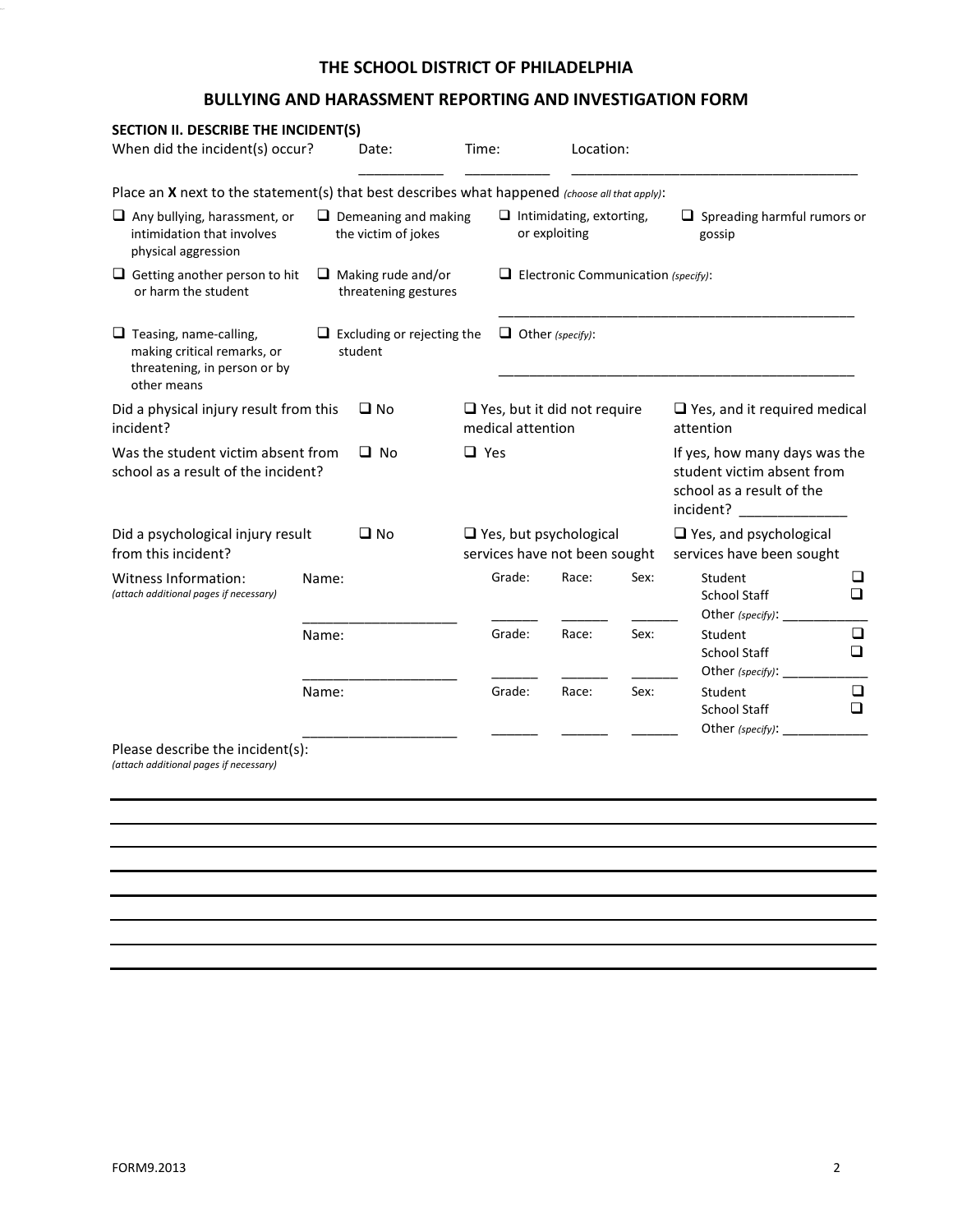# **BULLYING AND HARASSMENT REPORTING AND INVESTIGATION FORM**

| SECTION III. INVESTIGATION OF REPORT (To be completed by the Principal or Principal's Designee)<br>Name of person who conducted the<br>investigation:                                                                                                                                                  | Title/Position: | Telephone: | Email:    |  |
|--------------------------------------------------------------------------------------------------------------------------------------------------------------------------------------------------------------------------------------------------------------------------------------------------------|-----------------|------------|-----------|--|
| Start of Investigation: $\frac{1}{\frac{M_{\text{orbit}}}{\sqrt{R_{\text{out}}}}}$ / $\frac{1}{\frac{N_{\text{corr}}}{\sqrt{R_{\text{out}}}}}$ End of Investigation: $\frac{1}{\frac{M_{\text{orbit}}}{\sqrt{R_{\text{out}}}}}$ / $\frac{1}{\frac{N_{\text{corr}}}{\sqrt{R_{\text{out}}}}}$            |                 |            |           |  |
| Describe investigation and evidence collected and considered, including witness statements:<br>(attach additional pages if necessary)                                                                                                                                                                  |                 |            |           |  |
|                                                                                                                                                                                                                                                                                                        |                 |            |           |  |
|                                                                                                                                                                                                                                                                                                        |                 |            |           |  |
|                                                                                                                                                                                                                                                                                                        |                 |            |           |  |
| SECTION IV. FINDINGS AND ACTIONS TAKEN (To be completed by the Principal or Principal's Designee)<br>After investigation of the incident, for the following reasons I conclude:<br>(attach additional pages if necessary)                                                                              |                 |            |           |  |
|                                                                                                                                                                                                                                                                                                        |                 |            |           |  |
|                                                                                                                                                                                                                                                                                                        |                 |            |           |  |
| Do you believe the accused person's conduct was based on gender, age, race, color, sexual orientation (known or<br>perceived), gender identity expression (known or perceived), national origin, religion, disability, English language<br>proficiency, socioeconomic status and/or political beliefs? |                 | $\Box$ Yes | $\Box$ No |  |
| Basis for this belief: (please note if there are multiple incidents involving the same students)                                                                                                                                                                                                       |                 |            |           |  |
| Actions taken (interventions) regarding alleged victim(s): (attach additional pages if necessary)                                                                                                                                                                                                      |                 |            |           |  |
|                                                                                                                                                                                                                                                                                                        |                 |            |           |  |

Actions taken (interventions and/or disciplinary action) regarding accused person(s): *(attach additional pages if necessary)*